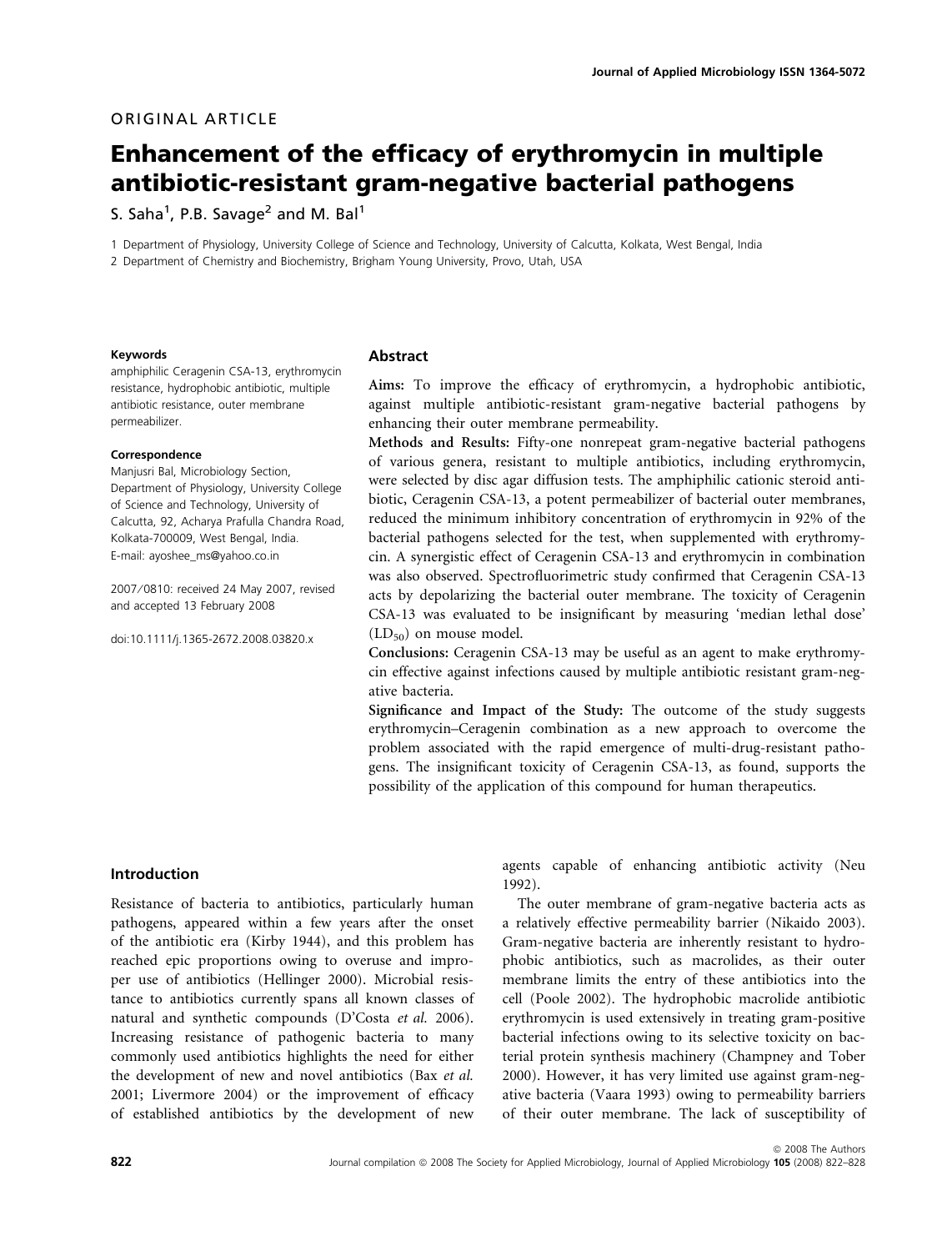gram-negative bacteria to erythromycin has also been suggested owing to the action of efflux pumps (Chollet et al. 2004). It is likely that both mechanisms cause resistance to hydrophobic antibiotics, and effective permeabilization of the outer membrane may overcome these resistance pathways.

Ceragenins are synthetically produced cholic acid derivatives with amine groups appended on one face of the steroid (Savage et al. 2002). Studies with a series of Ceragenins revealed that the hydrophobic chains present in their structures facilitate their movement through the outer membrane to the cytoplasmic membrane (Li et al. 1999). In addition, Ceragenins sensitize gram-negative bacteria to hydrophobic antibiotics by effectively permeabilizing the outer membranes of these organisms (Ding et al. 2002).

In this study, Ceragenin CSA-13 was used to facilitate the entry of erythromycin through the outer membrane of gram-negative bacteria so that effective in vivo bactericidal concentrations were reached.

As depolarization of the bacterial outer membrane is accompanied by an increase in fluorescence of cyanine dyes (Sims et al. 1974), the outer membrane-depolarizing activity of Ceragenin CSA-13 was determined using a cyanine dye.

The health hazards likely to arise from the exposure of human being to Ceragenin CSA-13 were tested on mouse model. The toxic effect of Ceragenin CSA-13 was determined from the value of its 50% lethal dose  $(LD_{50})$  and therapeutic index (TI) (Zbinden and Flury-Roversi 1981); it did not show any significant toxic effect on mice.

The results of this study suggest that a combination of erythromycin and Ceragenin CSA-13 may be used as an effective approach for controlling gram-negative bacterial pathogens.

### Materials and methods

#### Bacterial strains

Two hundred and fifty-six nonrepeat, pathogenic clinical isolates were collected from different hospitals of Kolkata, India. Among these, 110 (43%) were gram positive. From the rest, 146 (57%) gram-negative bacterial pathogens, multiple antibiotic-resistant strains were selected for this study on the basis of their antibiotic-resistance profiles. The selected bacterial strains isolated from different specimens, e.g. pus, urine, blood, sputum, throat swab, burn, tracheal secretion, abdominal drain fluid etc. were: Escherichia coli (22), Klebsiella spp. (12), Proteus spp. (four), Pseudomonas spp. (12) and Salmonella typhi (one). Bacterial strains were identified by gram staining and various conventional biochemical tests (Forbes et al. 1998).

#### Media and chemicals

For the preservation and growth of bacteria, Mueller– Hinton broth (MHB; Himedia, Mumbai, India) and agar (Merck Specialities, Mumbai, India), whenever necessary, were used. Antimicrobial agents used in this study were ampicillin (AMP; Lyka Hetero Healthcare, Thane, India), chloramphenicol (CHL; Sigma, St Louis, MO, USA), gentamicin (GEN; Nicholas Piramal, Dhar, India), ciprofloxacin (CIP; Ranbaxy Laboratories, Gurgaon, India), trimethoprim : sulfamethoxazole (1 : 5) (TMP; Piramal Health Care, Mumbai, India), cephalexin (LEX; Lupin Ltd., Mumbai, India), cefuroxime (CXM; Glaxo Smithkline Pharmaceuticals, Nashik, India), cephotaxime (CTX; Alkem Laboratories, Mumbai, India), streptomycin (STR; Synbiotics, Vadodara, India) and erythromycin (ERY; Sigma-Aldrich, St Louis, MO, USA). All the antibiotic solutions except chloramphenicol and erythromycin were prepared in sterile water. These two antibiotics were first dissolved in alcohol and then diluted to appropriate concentrations with sterile water. Ceragenin CSA-13 is a product of Ceragenix Pharmaceuticals Inc., Denver, Colorado, USA. The stock solution of Ceragenin CSA-13 was prepared in sterile water and stored at  $-20^{\circ}$ C. The fluorimetric assay of membrane-depolarizing activity of Ceragenin CSA-13 was performed using the cyanine dye 3,3'-dietylthiodicarbocyanine iodide (DiS-C<sub>2</sub>-[5]; Alfa aesar, MA, USA). The stock solution of the dye was prepared freshly in sterile water and stored in a dark place throughout the experiment. Tris buffer (Spectrochem, Mumbai, India), sucrose (Qualigens Fine Chemicals, Mumbai, India) and magnesium sulfate ( $MgSO_4$ , 7H<sub>2</sub>O; Qualigens Fine Chemicals, Mumbai, India) were used to prepare buffer solution for fluorimetric assay.

## Disc agar diffusion (DAD) test

The test bacterium taken from an overnight culture (inoculated from a single colony) was freshly grown for 4 h having approx.  $10^6$  CFU ml<sup>-1</sup>. With this culture, a bacterial lawn was prepared on Mueller–Hinton agar.

Filter paper discs of 6-mm size were used to observe antibiotic susceptibility patterns against 10 antibiotics (amount of antibiotic per disc in microgram  $[\mu$ g]; AMP [10], CHL [30], GEN [10], CIP [5], TMP [5], LEX [30], CXM [30], CTX [30], STR [10], ERY [15]). Antibiotic discs were prepared according to Bauer et al. (1966). The diameter of zone of bacterial growth inhibition surrounding the disc (including the disc), was measured and compared with a standard for each drug. This gave a profile of drug susceptibility vis-à-vis antibiotic resistance (Bauer et al. 1966). Staphylococcus aureus ATCC 25923 and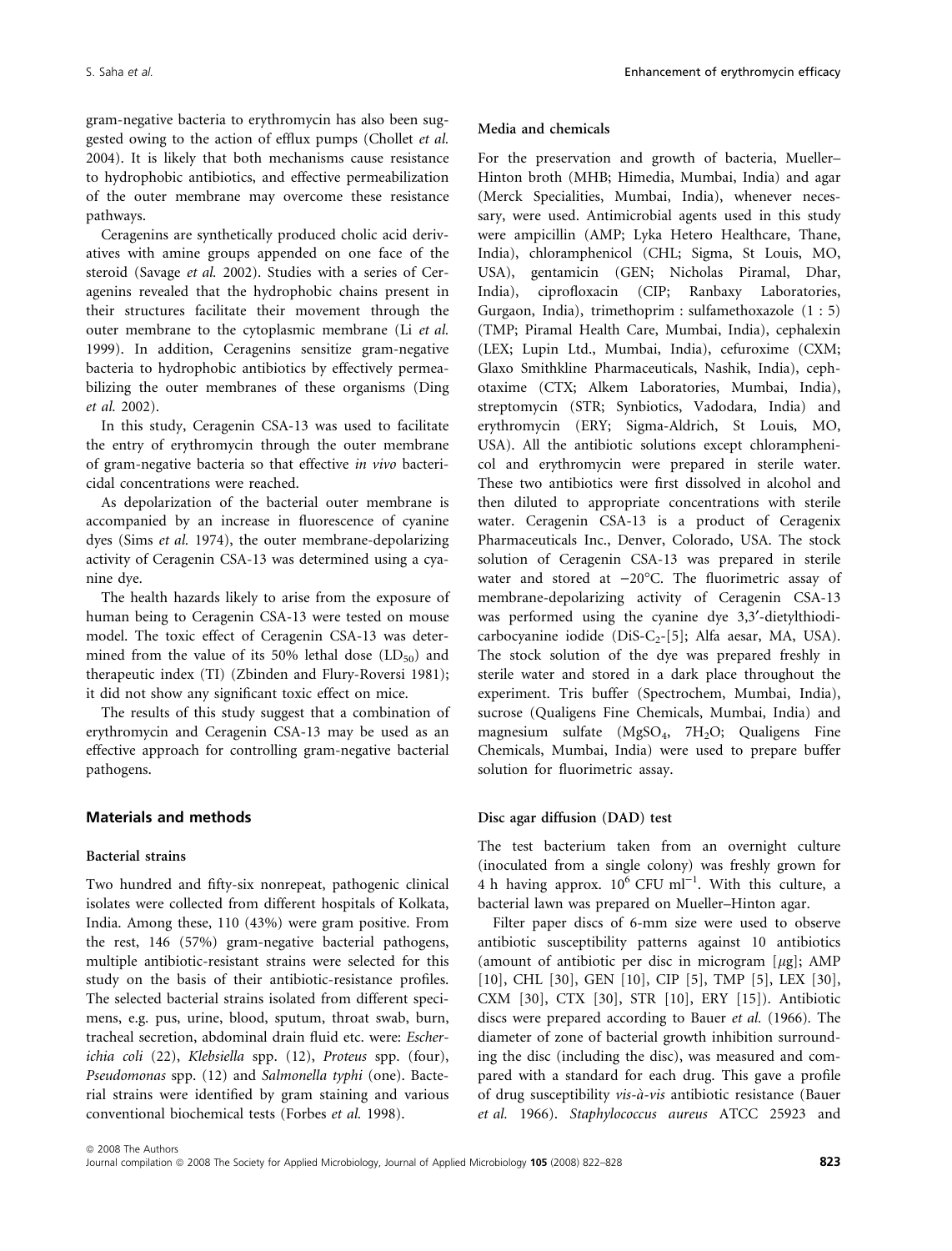E. coli ATCC 25922 were taken as the quality control strains in DAD test.

### Minimum inhibitory concentration (MIC)

The MIC values of Ceragenin CSA-13 and erythromycin alone and in combination were determined by two-fold serial broth dilution method (Erricson and Sherris 1971).

#### Fractional inhibiting concentration (FIC)

The ability of Ceragenin CSA-13 to sensitize gram-negative bacteria to erythromycin was quantified using FIC values (Eliopoulos and Moellering 1991), calculated using the formula:

$$
FIC = [A]/MIC_A + [B]/MIC_B
$$

where,  $MIC<sub>A</sub>$  and  $MIC<sub>B</sub>$  are the respective MIC of erythromycin and Ceragenin CSA-13, while [A] and [B] are the respective concentrations erythromycin and Ceragenin CSA-13, respectively, at which they inhibit bacterial growth, in combination. In this study, [B] was kept constant (0.5  $\mu$ g ml<sup>-1</sup>), and [A] for the bacterial strains was determined. Synergy is defined by  $FIC < 0.5$  (Schmidt et al. 2001).

### Measurement of membrane depolarization

Bacterial culture grown up to early exponential phase (optical density at  $620$  nm was  $0.2-0.3$ ) was harvested by centrifugation, washed twice in  $0.1$  mol  $1^{-1}$  Tris buffer, pH 7.6 containing 0.25 mol  $l^{-1}$  sucrose and  $0.005$  mol  $1^{-1}$  MgSO<sub>4</sub>, 7H<sub>2</sub>O and suspended in the same buffer at an optical density of 0.09 (620 nm). The cyanine dye was added giving  $1.0 \mu$ mol l<sup>-1</sup> concentration and allowed to incorporate into the cells for 15 min. Ceragenin CSA-13 was added to its final concentration of  $0.5 \mu g$  ml<sup>-1</sup>. Excitation and emission wavelengths of 600 and 660 nm, respectively, were used to monitor depolarization. The fluorescence of DiS-C<sub>2</sub>-(5) was measured at ambient temperature setting the fluorescence intensity of the cell suspension plus dye solution at zero. The sample was slowly stirred during the measurements that were taken every 30 s using a Jasco FP-6200 Spectrofluorimeter.

## Experimental animals, housing and feeding conditions

For toxicological testing, healthy and young male Swissalbino mice having 20–25 g body weight were used. The temperature of the animal room was  $22^{\circ}C$  ( $\pm 3^{\circ}$ ). Mice were kept in sufficiently spacious cages so that there was no difficulty in observing each animal clearly. Conventional laboratory feeding and unlimited drinking water were provided to the animals.

Approval for working on animals was taken from the Institutional Animal Ethical Committee (Registration No. 820/04/ac/cpcsca, dated 06.08.2004), Department of Physiology, University of Calcutta.

## Determination of LD<sub>50</sub>

Animals were acclimatized to the laboratory conditions for 7 days prior to the test. Doses were selected carefully to exclude extremely toxic doses. Overnight fasted mice were divided into six groups (five test groups and one control group), each group consisting of eight mice. Individual weight of each animal was determined shortly before administration of the test sample. Animals of test groups were injected with  $0.1$  ml aqueous solution of Ceragenin CSA-13 of five different concentrations by intraperitoneal route. Animals of the control group were injected with an equal volume of sterile water. Food was withheld for further 3 h after injection. Following administration, individual animals were monitored for 14 days according to the guidance for single-dose acute toxicity testing provided by Center for Drug Evaluation and Research (http://www.fda.gov/cder/guidance/pt1.pdf/1998/ february). The time of onset of toxic symptoms, duration of recovery, change in food consumption rate, number of animals killed and the precise time of death were recorded.  $LD_{50}$  was determined as a mean of observations of five repeated experiments.

## Results

# DAD test

The antibiotic-resistance profile, as determined by DAD test, revealed that out of 146 gram-negative bacterial pathogens, 51 strains were resistant to at least five of the 10 different antibiotics, and erythromycin resistance was common for all of them; all these 51 strains were chosen for this study.

#### MIC of erythromycin and Ceragenin CSA-13

The MIC values of erythromycin for various test bacterial strains were determined both in the absence and presence of Ceragenin CSA-13 that was added in very low concentration  $(0.5 \ \mu g \ m^{-1})$ . In each set of experiment, control tubes showed no significant growth inhibitory effect of Ceragenin CSA-13 at this concentration. The MIC values of this compound for the selected 51 strains varied within 2 to 8  $\mu$ g ml<sup>-1</sup>; Table 1 shows MIC for 16 representative strains. The table also presents MIC values of erythromycin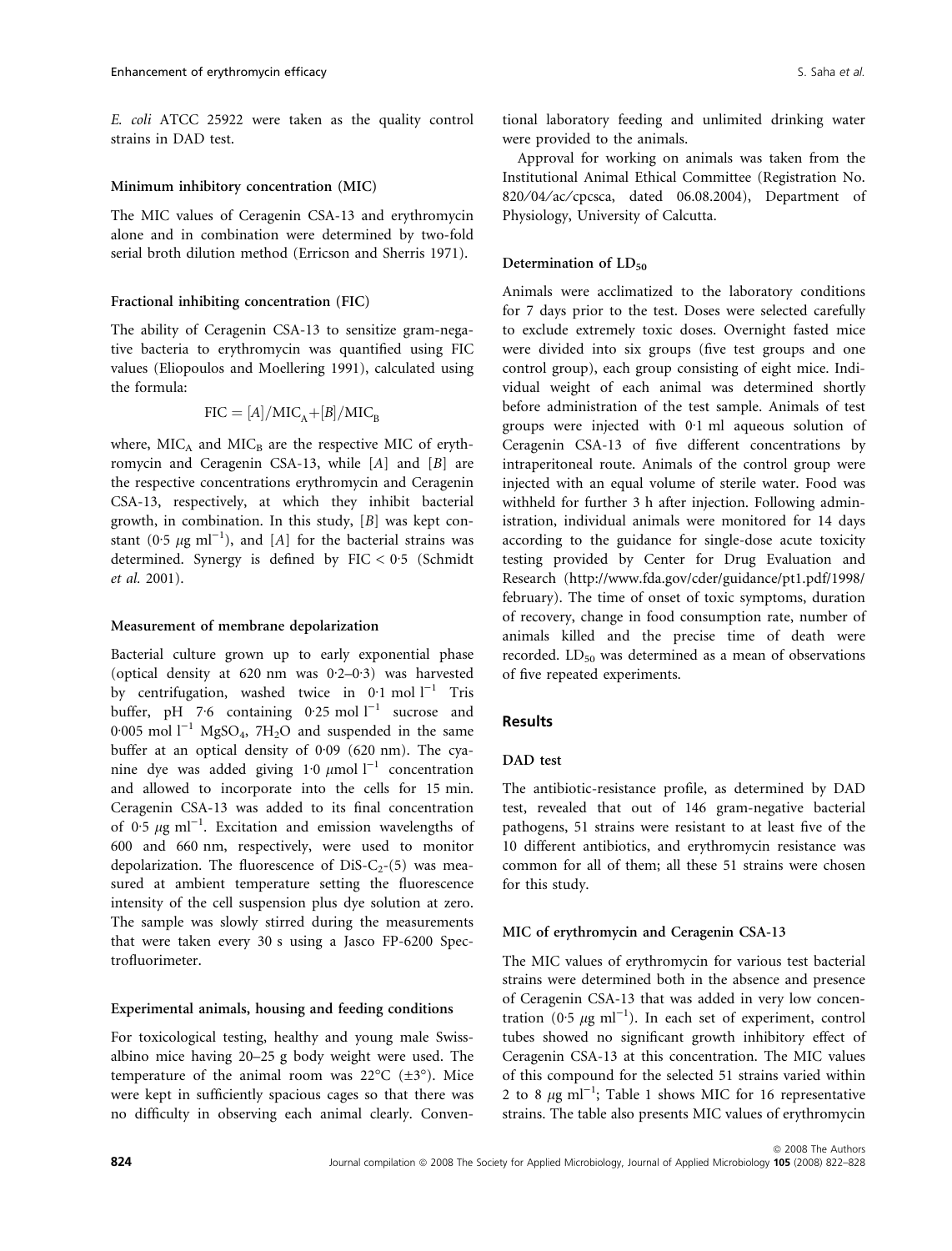| Bacterial strains         | MIC ( $\mu$ g ml <sup>-1</sup> )          |                                     |                                     |                                              |            |
|---------------------------|-------------------------------------------|-------------------------------------|-------------------------------------|----------------------------------------------|------------|
|                           | Ceragenin<br>$CSA-13$ (MIC <sub>R</sub> ) | Erythromycin<br>(MIC <sub>A</sub> ) | Erythromycin in<br>combination* [A] | Fold reduction in<br>erythromycin MIC values | <b>FIC</b> |
| Escherichia coli NRS-399  | 2                                         | >1000                               | 31.25                               | >32                                          | 0.28       |
| E. coli ICH-410           | 4                                         | 250                                 | 31.25                               | 8                                            | 0.25       |
| E. coli AG-124            | 8                                         | 1000                                | 31.25                               | 32                                           | 0.09       |
| E. coli AG-155            |                                           | 1000                                | 31.25                               | 32                                           | 0.28       |
| E. coli SCRL-19           | 4                                         | 1000                                | 31.25                               | 32                                           | 0.15       |
| E. coli SCRL-20           | 8                                         | >1000                               | 62.5                                | >16                                          | < 0.19     |
| Klebsiella spp. NRS-318   | 4                                         | >500                                | 7.8125                              | >64                                          | < 0.15     |
| Klebsiella spp. NRS-325   | 4                                         | >500                                | 15.625                              | >32                                          | < 0.14     |
| Klebsiella spp. NRS-327   | 8                                         | >500                                | 15.625                              | >32                                          | < 0.09     |
| Klebsiella spp. AG-42     | 4                                         | >1000                               | 31.25                               | >32                                          | < 0.15     |
| Pseudomonas spp. NRS-238  | 2                                         | 500                                 | $62 - 5$                            | 8                                            | 0.37       |
| Pseudomonas spp. ICH-295  | $6-4$                                     | 2000                                | 250                                 | 8                                            | 0.20       |
| Pseudomonas spp. ICH-1351 | $6-4$                                     | >2000                               | 250                                 | >8                                           | < 0.20     |
| Pseudomonas spp. AG-1003  | 8                                         | 500                                 | 31.25                               | 16                                           | 0.12       |
| Salmonella typhi RGK-7    | 2                                         | 500                                 | 31.25                               | 16                                           | 0.31       |
| Proteus vulgaris NRS-58   | >8                                        | 500                                 | 500                                 |                                              | $\geq$ 1   |

| Table 1 Effect of Ceragenin CSA-13 on minimum inhibitory concentration (MIC) of erythromycin |  |
|----------------------------------------------------------------------------------------------|--|
|----------------------------------------------------------------------------------------------|--|

The result is a mean of three different sets of experiments.

Name of different strain collection centres of Kolkata, India:

NRS, Nil Ratan Sirkar Medical College and Hospital; ICH, Institute of Child Health; AG, Apollo Gleneagles Hospital; SCRL, Scientific Clinical Research Laboratory; RGK, R. G. Kar Medical College and Hospital.

\*Ceragenin CSA-13 was added in a constant amount of 0.5  $\mu$ g ml<sup>-1</sup> [B] with different concentrations of erythromycin.

for these strains. It was observed that a majority of the strains were highly resistant to erythromycin growing at concentrations  $>$ 250  $\mu$ g ml<sup>-1</sup>. Ceragenin CSA-13 sensitized majority of the bacterial strains to erythromycin, which was reflected by the reduction in erythromycin MIC values in its presence (Table 1). Except the Proteus strains, CSA-13 exhibited its effect on all strains of the four other species tested (Table 1).

# FIC of erythromycin and Ceragenin CSA-13 combination

In this experiment, the concentration at which Ceragenin CSA-13 inhibited bacterial growth in combination with erythromycin was predetermined and the value was  $0.5 \mu$ g ml<sup>-1</sup>. It was calculated from the formula described earlier (Eliopoulos and Moellering 1991), that for various bacterial species tested and for different values of  $MIC<sub>A</sub>$ ,  $MIC<sub>B</sub>$  and [A], FIC values were less than 0.5. The only exception was Proteus spp., which exhibited FIC values more than 0.5. Thus, the condition for synergistic effect (Schmidt et al. 2001) of erythromycin and Ceragenin CSA-13 combination was satisfied by all varieties of multiple antibiotic-resistant gram-negative bacterial pathogens tested, excluding Proteus spp. (results of few representative strains are shown in Table 1).

#### Fluorometric assay of bacterial membrane depolarization

The fluorescent membrane potential probe  $[DiS-C_2-(5)]$ was scanned to verify its excitation (600 nm) and emission (660 nm) maxima at experimental conditions. Except Proteus strains, rapid increase of fluorescence of the dye was observed after Ceragenin CSA-13 was added to the mixture of bacterial cell suspension and dye solution (Fig. 1). In case of Proteus strains, fluorescence intensity changed randomly (Fig. 1).

#### $LD_{50}$  and TI of Ceragenin CSA-13

The mortalities of mice for doses 10, 20, 25, 30 and 40  $\mu$ g g<sup>-1</sup> of body weight were 0%, 33%, 55%, 79% and 87%, respectively, as determined by Reed and Muench's method (Gulati and Pal 1985). With the help of these values,  $LD_{50}$ , the statistically derived single dose expected to cause death in 50% of test animals expressed in terms of weight of test substance per unit weight of test animal  $(\text{mg kg}^{-1} \text{ or } \mu \text{g g}^{-1}), \text{ of Ceragenin CSA-13 was deter-}$ mined to be  $24.74 \mu g g^{-1}$  of body weight. The in vitro effective dose (ED), i.e. the minimal dose required for the desired beneficial effect of Ceragenin CSA-13 was 0.5  $\mu$ g ml<sup>-1</sup> (Table 1). Thus, the TI evaluated from the ratio of in vitro ED to  $LD_{50}$  was: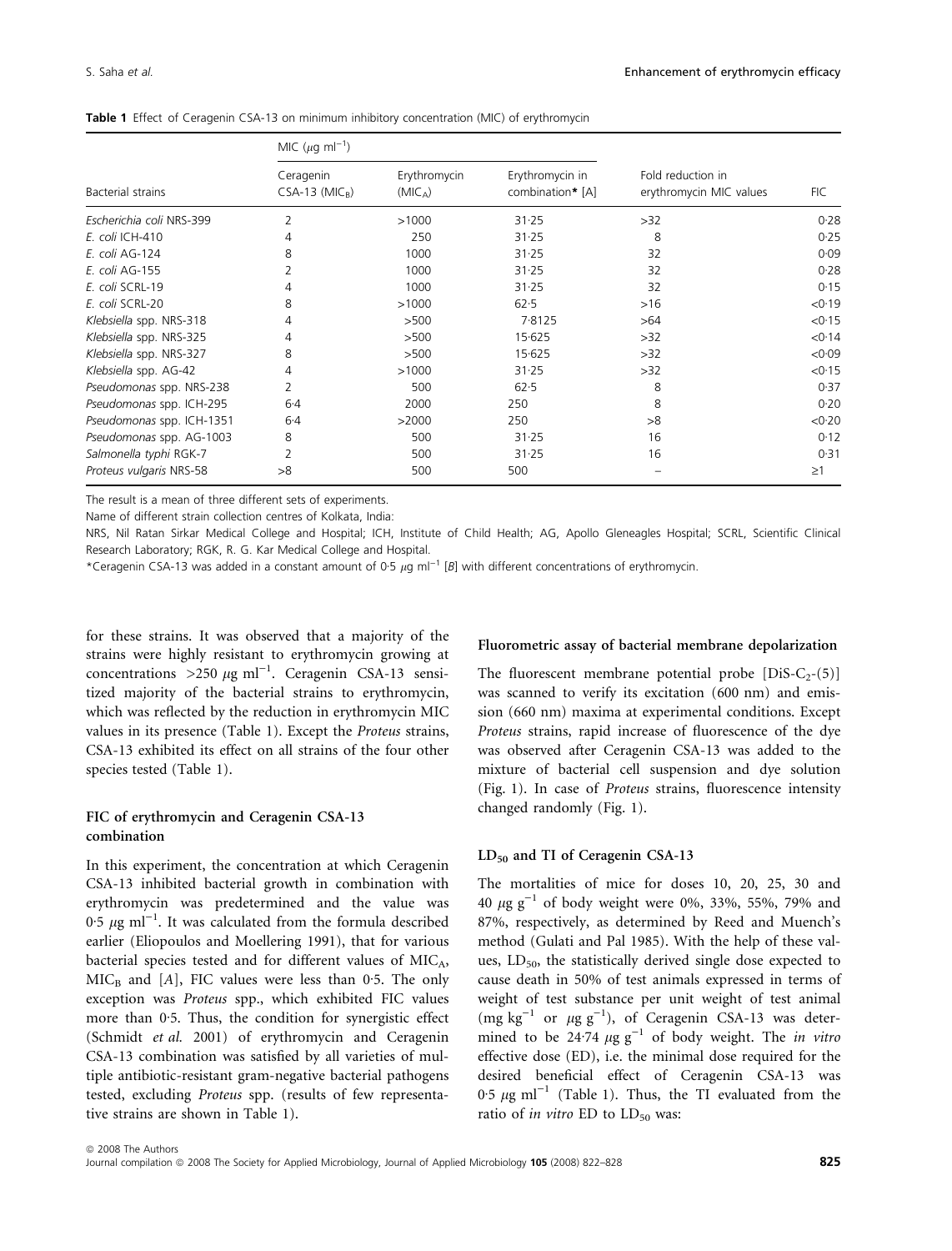

$$
TI = 24 \cdot 74/0 \cdot 5 = 49 \cdot 48
$$

which is sufficient to indicate that the toxicity of Ceragenin CSA-13 is not considerable.

#### Discussion

Cellular impermeability is one of the major mechanisms of intrinsic resistance of bacteria to various antibiotics. Consequently, chemical agents that reduce this impermeability barrier have a significant role in enhancing bacterial susceptibility to those antibiotics (Ayres et al. 1999).

Erythromycin penetrates the outer membrane of gram-negative bacteria very poorly. For this reason, gram-negative bacteria express high-level resistance to this antibiotic. We, in this study, successfully employed Ceragenin CSA-13 to increase the activity of erythromycin against various species and various genera of pathogenic bacteria by means of outer membrane permeabilization. Ceragenins manifest a broad-spectrum bactericidal activity (Savage et al. 2002). The concentration of Ceragenin CSA-13 (0.5  $\mu$ g ml<sup>-1</sup>), chosen for this study, was at least four times lower than its MIC value for the test strains of bacteria (Table 1). It was tested in subsequent trial experiments that this particular concentration of Ceragenin CSA-13 is optimal for exhibiting the permeabilizing activity, and at the same time, did not show its bactericidal activity. The reductions of erythromycin MIC values, in presence of Ceragenin CSA-13, varied from strain to strain in the same species. No change in erythromycin MIC values was observed in case of Proteus strains tested. This observation is supported by the previous reports that

Figure 1 Membrane depolarization of bacterial cells by Ceragenin CSA-13 (0.5  $\mu$ g ml<sup>-1</sup>) as measured by change in fluorescence intensity of the dye DiS-C<sub>2</sub> (5). Escherichia coli NRS-399 (a), Klebsiella spp. AG-408 (b), Pseudomonas spp. ICH-1351 (c), and Proteus mirabilis NRS-300 (d).  $\rightarrow$  indicates the time of Ceragenin CSA-13 addition.

Proteus spp. is resistant to the action of various outer membrane permeabilizers owing to the presence of high content of phosphate-linked 4-aminoarabinose in its lipopolysaccharides (Sidorczyk et al. 1983). This would also explain why synergistic effect of erythromycin and Ceragenin CSA-13 combination was not observed in Proteus spp. Owing to modifications in lipopolysaccharide composition, mutants of E. coli and Salmonella spp. also become resistant to various outer membrane permeabilizers, viz. polymyxin, EDTA etc. in comparison with their parent strains (Vaara 1992). Hence, Ceragenin CSA-13 might be very useful, as it is effective, more or less, on all the pathogenic bacterial strains (except Proteus spp.) we selected randomly for this study.

The fluorescence response of the cyanine dye  $Dis-C<sub>2</sub>$ -(5) changes with the cell membrane potential. Cellular depolarization results in release of the dye molecules into the extra-cellular medium in which dye molecules fluoresce with higher intensity (Sims et al. 1974). In this experiment, the rapid increase of fluorescence intensity of the dye owing to the addition of Ceragenin CSA-13 (Fig. 1) demonstrates the membrane depolarizing activity of this compound. Hence, it can be stated that Ceragenin CSA-13 permeabilizes the outer membrane of the test bacterial strains by depolarizing their outer membrane. The observed irregular changes of fluorescence intensity in Proteus cells (Fig. 1) probably represent their intrinsic resistance to the outer membrane permeabilizing activity of Ceragenin CSA-13.

As toxicological testing of an investigational new drug is required prior to human application, the preliminary toxicity of Ceragenin CSA-13 was determined by testing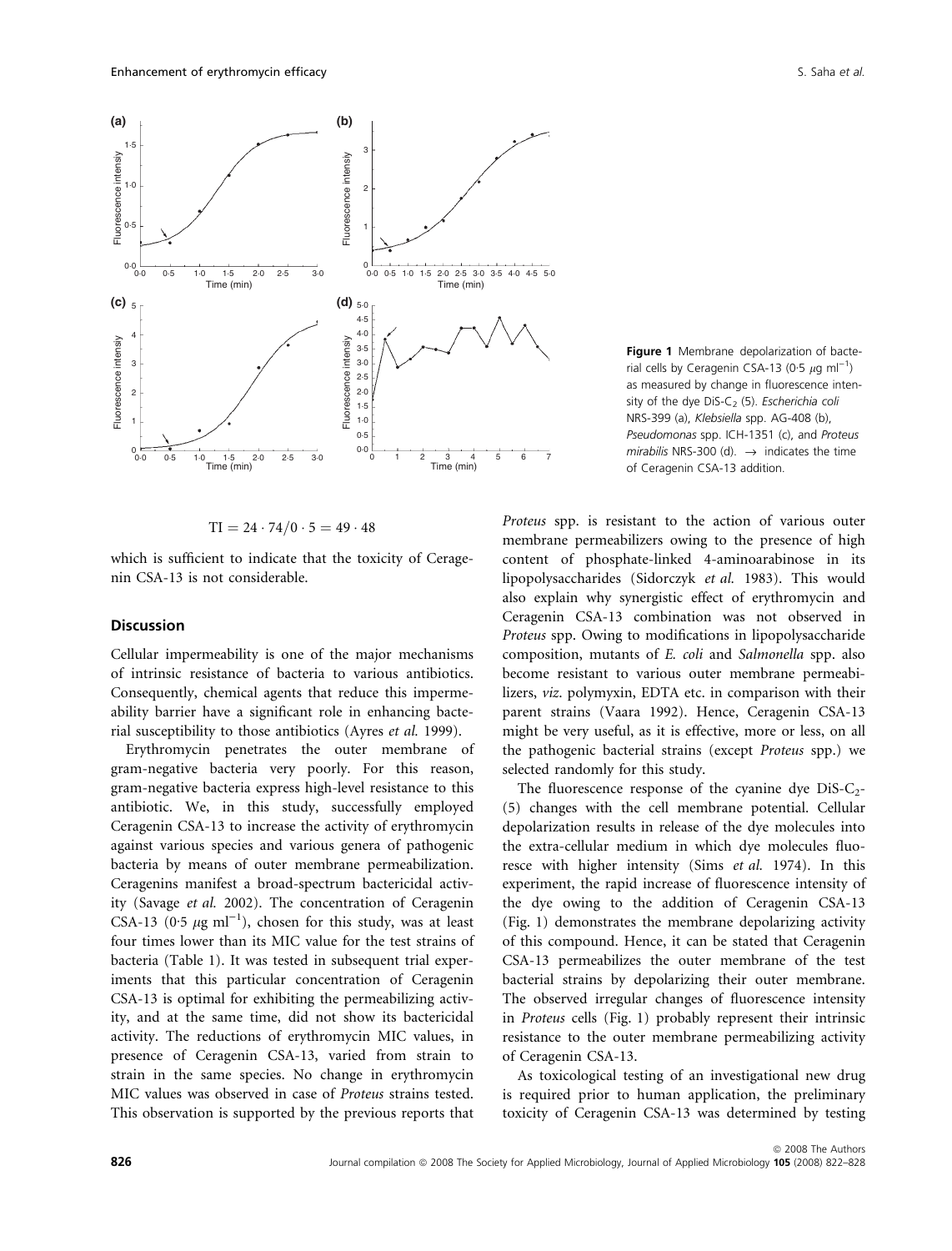the acute toxicity in mice. Though the values of  $LD_{50}$  and TI are satisfactory, more intensive testing of acute and chronic toxicity of Ceragenin CSA-13 on higher animals is necessary.

In conclusion, Ceragenin CSA-13 may be used as an agent, which is expected to expand the choice of antibiotics for treatment of infections caused by multiple antibiotic resistant bacterial pathogens by enlarging the arsenal of antibiotics. The therapeutic crisis threatened by emerging antimicrobial resistance may be overcome partially by utilizing the alternative approach as described in this paper. Furthermore, previous reports suggest that ceragenins are useful for clinical application as they demonstrate affinity for prokaryotic cells over eukaryotes (Ding et al. 2004). Although the bacterial pathogens (viz. E. coli, Klebsiella spp., Pseudomonas spp. and Salmonella spp.) selected for our experiment were collected from various types of specimens from human body, all of them may cause enteric diseases. Our findings may therefore be of great significance in developing countries of the world, which account for more than 95% of enteric infections (http://www.meetingsmanagement.com/ved\_2007).

## Acknowledgements

Financial assistance from Department of Science and Technology, West Bengal, India, is gratefully acknowledged.

## References

- Ayres, H.M., Furr, J.R. and Russel, A.D. (1999) Effect of permeabilizers on antibiotic sensitivity of Pseudomonas aeruginosa. Lett Appl Microbiol 28, 13–16.
- Bauer, A.W., Kirby, W.M.M., Sherris, J.C. and Turch, M. (1966) Antibiotic susceptibility testing by a standardized single disk method. Am J Clin Pathol 45, 493-496.
- Bax, R., Bywater, R., Cornaglia, G., Goossens, H., Hunter, P., Isham, V., Jarlier, V., Jones, R. et al. (2001) Surveillance of antimicrobial resistance- what, how and whither? Clin Microbiol Infect 7, 316–325.
- Champney, W.S. and Tober, C.L. (2000) Specific inhibition of 50S ribosomal subunit formation in Staphylococcus aureus cells by 16-membered macrolide, lincosamide, and streptogramin B antibiotics. Curr Microbiol 41, 126–135.
- Chollet, R., Chevalier, J., Bryskier, A. and Pagés, J.M. (2004) The AcrAB-TolC pump is involved in macrolide resistance but not in telthromycin efflux in Enterobacter aerogenes and Escherichia coli. Antimicrob Agents Chemother 48, 3621–3624.
- D'Costa, V.M., McGrann, K.M., Hughes, D.W. and Wright, G.D. (2006) Sampling the antibiotic resistome. Science 311, 374–377.
- Ding, B., Guan, Q., Walsh, J.P., Boswell, J.S., Winter, T.W., Winter, E.S., Boyd, S.S., Li, C. et al. (2002) Correlation of the antibacterial activities of cationic peptide antibiotics and cationic steroid antibiotics. J Med Chem 45, 663–669.
- Ding, B., Yin, N., Liu, Y., Cardenas-Garcia, J., Evanson, R., Orsak, T., Fan, M., Turin, G. et al. (2004) The origins of cell selectivity of cationic steroid antibiotics. J Am Chem Soc 126, 13642–13648.
- Eliopoulos, G.M. and Moellering, R.C. (1991) Antimicrobial combinations. In Antibiotics in Laboratory Medicine ed. Lorian, V. pp. 432–492, 3rd edn. Baltimore: Williams and Wilkins Co.
- Erricson, H.M. and Sherris, J.C. (1971) Antibiotic sensitivity testing. Report of an International collaborative study. Acta Pathol Microbiol Scand B Microbiol Immunol 217, 1.
- Forbes, B.A., Sahm, D.F. and Weissfeld, A.S. (1998) Overview of bacterial identification methods and strategies. In Bailey and Scott's Diagnostic Microbiology ed. Roche, J., Parker, S.J. and Macadam, L. pp. 424–446, 10th edn. St. Louis: Mosby.
- Gulati, A.K. and Pal, D. (eds) (1985) Biological standardization. In Diagnostic and Practical Microbiology. pp. 163–164, 1st edn. Kolkata: Medical Allied Agency.
- Hellinger, W.C. (2000) Confronting the problem of increasing antibiotic resistance. South Med J 93, 842–848.
- Kirby, W.M.M. (1944) Extraction of a highly potent penicillin inactivator from penicillin resistant Staphylococci. Science 99, 452–453.
- Li, C., Budge, L.P., Driscoll, C.D., Willardson, B.M., Allman, G.W. and Savage, P.B. (1999) Incremental conversion of outer-membrane permeabilizers into potent antibiotics for gram-negative bacteria. J Am Chem Soc 121, 931–940.
- Livermore, D.M. (2004) The need for new antibiotics. Clin Microbiol infect 10, 1–9.
- Neu, H.C. (1992) The crisis in antibiotic resistance. Science 257, 1064–1073.
- Nikaido, H. (2003) Molecular basis of bacterial outer membrane permeability revisited. Microbiol Mol Biol Rev 67, 593–656.
- Poole, K. (2002) Outer membranes and efflux: the path to multidrug resistance in gram-negative bacteria. Curr Pharm Biotechnol 3, 77–98.
- Savage, P.B., Li, C., Taotafa, U., Ding, B. and Guan, Q. (2002) Antibacterial properties of cationic steroid antibiotics. FEMS Microbiol Lett 217, 1–7.
- Schmidt, E.J., Boswell, J.S., Walsh, J.P., Schellenberg, M.M., Winter, T.W., Li, C., Allman, G.W. and Savage, P.B. (2001) Activities of cholic acid- derived antimicrobial agents against multidrug-resistant bacteria. J Antimicrob Chemother 47, 671–674.
- Sidorczyk, Z., Zähringer, U. and Rietschel, E.T. (1983) Chemical structure of the lipid A component of the lipopolysaccharide from a Proteus mirabilis re-mutant. Eur J Biochem 137, 15–22.